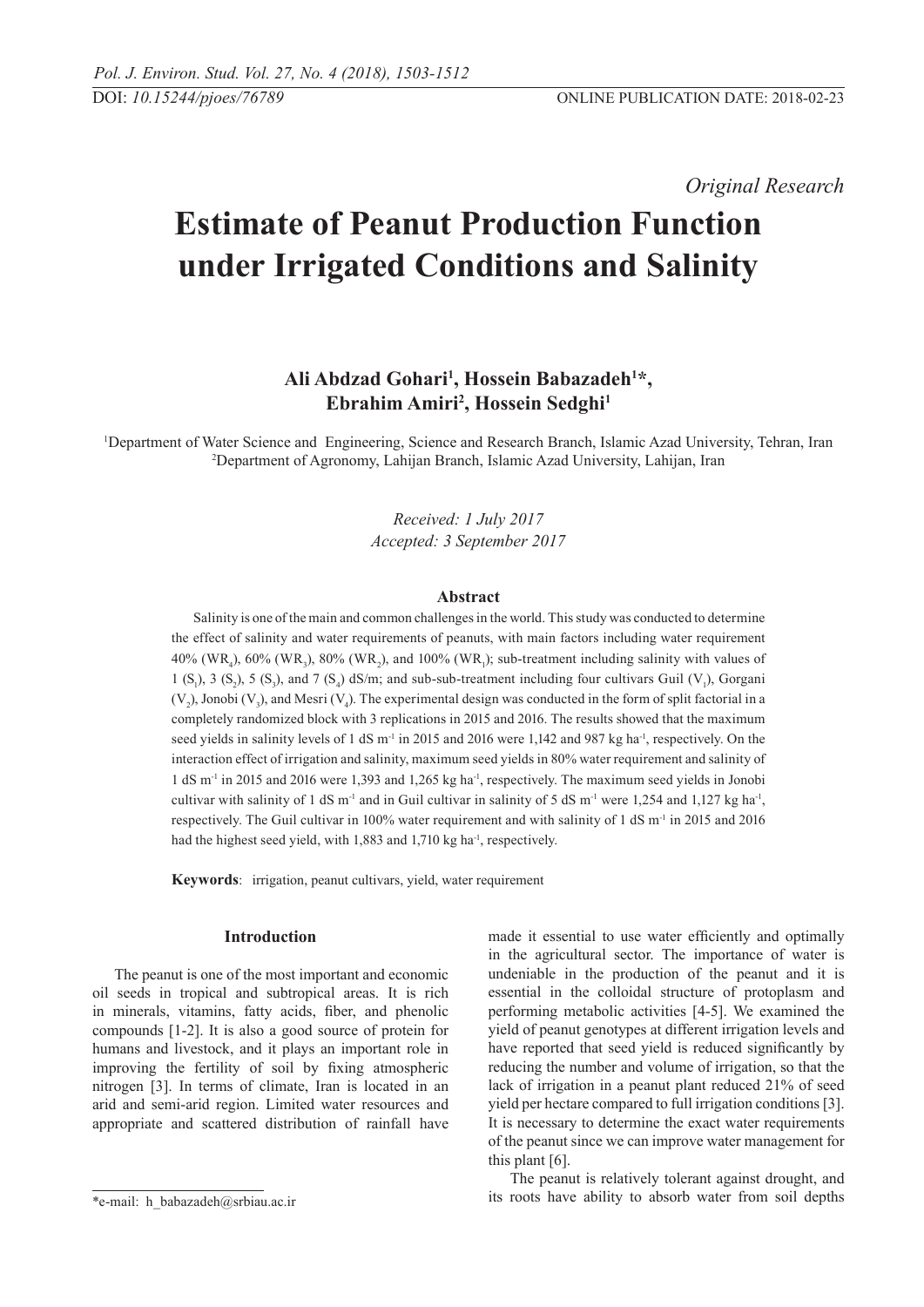| During    |      | Maximum<br>Temperature $(^{\circ}C)$ |      | Minimum<br>Temperature $(^{\circ}C)$ |      | Wind Speed $(m s-1)$ |      | Minimum<br>Humidity $(\% )$ | Maximum<br>Humidity $(\%)$ |      |
|-----------|------|--------------------------------------|------|--------------------------------------|------|----------------------|------|-----------------------------|----------------------------|------|
| growth    | 2016 | 2015                                 | 2016 | 2015                                 | 2016 | 2015                 | 2016 | 2015                        | 2016                       | 2015 |
| May       | 25.2 | 24.5                                 | 13.7 | 14.8                                 | 2.2  | 2.1                  | 90   | 89                          | 79                         | 75   |
| Jun       | 27.3 | 28.4                                 | 17.3 | 18.4                                 | 1.2  | 2.4                  | 92   | 90                          | 55.5                       | 58.9 |
| Jul       | 41.9 | 31.9                                 | 20   | 19                                   | 1.9  | 1.8                  | 85.9 | 93.4                        | 66.9                       | 49   |
| August    | 29.5 | 28.9                                 | 18.8 | 20.2                                 | 1.3  | 2.9                  | 95.4 | 89                          | 71                         | 61.9 |
| September | 28.4 | 27.3                                 | 18.5 | 19.2                                 | 1.9  | 2.8                  | 91.3 | 88                          | 58                         | 63.8 |

Table 1. Meteorological data.

[4]. Peanut cultivars show different reactions to water stress in different growth stages, and the value of water has a significant impact on the growth of pods. High soil moisture is required to develop peanuts at all stages of growth. However, under limited water conditions, irrigation scheduling in critical stages can increase yield and water use efficiency in peanut [4]. Salinity is one of the plants limiting stresses around the world, and achieving salt-tolerance is highly desirable in today's agricultural context [7-8]. Since most crop species are sensitive to salt, salinity has become a serious threat to agriculture, especially in arid, semi-arid, and coastal areas of world, because it limits plant growth and productivity [9-10]. Salinity is also one of the major problems that has made a large part of lands uncultivable. Approximately one third of the world's cultivable irrigated lands are affected by salinity, a rate that is rising [11]. Using saline water is one of the key strategies for optimizing the use of water, and this has high priority.

The peanut is relatively sensitive to soil and water salinity, and salinity reduces seed germination, growth, and dry matter production [11-12]. The production function is a purely physical concept and it simply shows the relationship between inputs and outputs of production. This function describes the maximum yield obtained by different combinations of inputs. Therefore, in this regard, we should think not only of product yield, but proper use of resources has greater importance. By estimating the agricultural production function and information obtained from it, we can determine the production capacity and compare it with actual yield. This comparison provides the conditions for identifying the major problems in this

sector and comprehensive understanding of the main factors involved in it. Estimating the production function also makes it possible to determine the role and importance of production inputs separately.

The peanut is one of the most important plants in the northern Iran (Guilan Province), which determines water requirement, and identifying cultivars tolerant to salinity is very important in this plant. The objective of this study was to examine the efficiency of water use and to estimate the production function of peanut cultivar in different levels of salinity.

# **Material and Methods**

The present experiment was conducted in northern Iran at latitude 37**°** 25**´** and longitude 49**°** 94**´** , and with average height of 5 m above sea level in 2015 and 2016 in twice-split plots, and based on completely randomized blocks designed in 3 replications. The city is considered among the more mild and humid areas in terms of climate. Rainfall during the growing season in 2015 and 2016 was 232.8 and 349.6 mm, respectively (Table 1). Before preparing the land, sampling was randomly performed from soil of different points of the farm at two depths: 0-20 and 20-40 cm (Table 2).

The time to sow seeds in both years was 10 May and harvest time was the 20 September. Each study subject had dimensions of  $4\times2.5$  m with 6 cultivation rows. In this study, the main factor was water requirements of 40 (WR<sub>4</sub>), 60 (WR<sub>3</sub>), 80 (WR<sub>2</sub>), and 100 (WR<sub>1</sub>) percent, and sub-treatment included salinity of levels 1  $(S_1)$ , 3  $(S_2)$ ,

Table 2. Characteristics of soil in the study area

|               | Particle size distribution % |      |      |      |                   |                 |                                    |                                   |                          |  |  |
|---------------|------------------------------|------|------|------|-------------------|-----------------|------------------------------------|-----------------------------------|--------------------------|--|--|
| Crop<br>years | Soil depth<br>(cm)           | Sand | Silt | Clay | Organic<br>Carbon | Soil<br>texture | Bulk density<br>$(g \text{ cm}^3)$ | Permanent Wilting Point<br>$(\%)$ | Field Capacity<br>$(\%)$ |  |  |
| 2015          | $0 - 20$                     | 49   | 32   | 19   | 0.68              | Loamy           | 1.25                               | 14.7                              | 27.1                     |  |  |
|               | $20 - 40$                    | 49   | 31   | 20   | 0.66              | Loamy           | 1.33                               | 14.2                              | 28.5                     |  |  |
| 2016          | $0 - 20$                     | 45   | 38   | 17   | 0.36              | Loamy           | 1.25                               | 14.7                              | 27.1                     |  |  |
|               | 20-40                        | 45   | 38   | 17   | 0.30              | Loamy           | 1.33                               | 14.2                              | 28.5                     |  |  |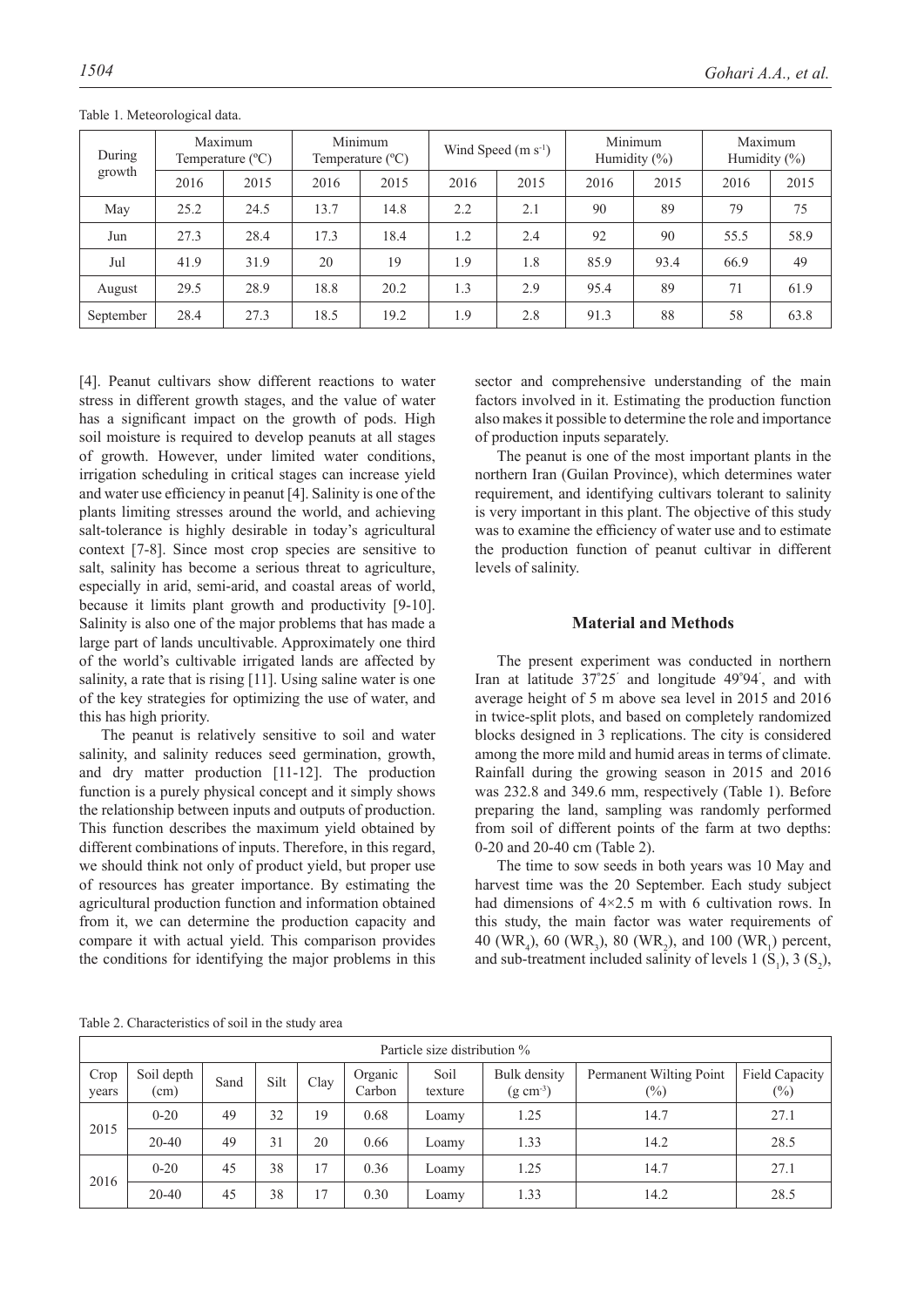| Year                  | 2015                 | 2016 | 2015                          | 2016  |
|-----------------------|----------------------|------|-------------------------------|-------|
| Water<br>requirements | Amount of irrigation | (mm) | Amount of water<br>use $(mm)$ |       |
| 40%                   | 108                  | 121  | 340.5                         | 470.6 |
| 60%                   | 145                  | 171  | 377.8                         | 520.3 |
| 80%                   | 163                  | 202  | 395.5                         | 551.3 |
| 100%                  | 222                  | 238  | 454.8                         | 587.9 |

Table 3. Amount of water use in each treatment in 2015 and 2016.

5  $(S_3)$ , and 7  $(S_4)$  dS m<sup>-1</sup>, and sub-sub-treatment included four cultivars of peanut, including Guil  $(V_1)$ , Gorgani  $(V_2)$ , Jonobi  $(V_3)$ , and Mesri  $(V_4)$ . To determine the irrigation treatments, soil moisture discharge was used and water requirement of plant was considered as 100% irrigation treatment, and other irrigation treatments were considered as a percentage of this value. The duration and value of irrigation at each stage were determined with depth of the root and measuring the soil moisture using a weight method in the relevant layer at any stage of irrigation. Soil moisture in the root depth using Equation (1) was calculated for soil moisture to reach the capacity limit of the farm. The duration of irrigation was also calculated after reaching the water to moisture front in the plant root depth.

$$
\mathbf{d}_{n} = (\mathbf{\Theta}_{\mathrm{fc}} - \mathbf{\Theta}_{\mathrm{i}}).\mathbf{\rho}_{\mathrm{b}}.\mathbf{D}_{\mathrm{r}} \tag{1}
$$

...where:  $\Theta_{fc}$ : moisture at field capacity (%),  $\Theta_i$ : moisture content in the soil (%),  $\rho_b$ : bulk density (g cm<sup>-3</sup>), and D<sub>r</sub>: root depth (cm). Measuring the amount of water delivered to every plot was performed by flow meters. The amounts of water during growing were obtained through irrigation and rainfall (Table 3).

To determine the yield in each plot, after removing two rows from both sides, 12 plants were randomly selected and placed within the oven at a temperature of 70ºC for 48 hours. After drying, the samples were weighed with one hundredth of a weight precision scale. In each plot, after deleting the rows from both sides, 12 plants were randomly selected. To determine the weight of 100 seeds, 200 g of pod was selected as samples, and 100 seeds were randomly selected and their weight was recorded by a scale (g). To determine the length of seed in each plot, 50 seeds were randomly selected and they were measured by a caliper. To determine the height of plants, 12 plants were randomly selected from each plot and they were measured by a ruler. Product yield may be written as a function of water and salinity. When the production function is expressed in the form of an equation, the optimal value of function variables can be determined. To determine the production function in the form of a two-variable function, yield data against water and salinity were ordered. The best fit of used-yield

|              |                    |                           | Table 4. Mean squares form the combined ANOVA for seed yield, 100-seed weight, number of pods per shrub, seed length, and plant height. |                           |                        |                          |                      |                       |                          |                     |                      |
|--------------|--------------------|---------------------------|-----------------------------------------------------------------------------------------------------------------------------------------|---------------------------|------------------------|--------------------------|----------------------|-----------------------|--------------------------|---------------------|----------------------|
|              | đ                  |                           | Seed vield                                                                                                                              | 100-seed weight           |                        | Number of pods per shrub |                      | Seed length           |                          | Plant height        |                      |
| Source       |                    | 2015                      | 2016                                                                                                                                    | 2015                      | 2016                   | 2015                     | 2016                 | 2015                  | 2016                     | 2015                | 2016                 |
| Replication  | $\scriptstyle\sim$ | 862,423.01 <sup>ns</sup>  | 7,931.193ns                                                                                                                             | 164.140 <sup>ps</sup>     | $21.672$ <sup>ns</sup> | 4,922.149ns              | 17.225 <sup>ns</sup> | $4.277$ <sup>ns</sup> | $0.033$ <sup>ns</sup>    | 2.957 <sup>ns</sup> | 43.149 <sup>ns</sup> |
| WR           |                    | 1,209,275.4 <sup>ns</sup> | 1,127,519*                                                                                                                              | .202 <sup>ns</sup><br>480 | 68.229 <sup>ms</sup>   | 5,945.665*               | 7,112.679*           | 5.712*                | $6.201*$                 | 8.768*              | 3,351.81*            |
| Error        | ≌                  | 210,962.26                | 233,702.94                                                                                                                              | 298.445                   | 198.109                | 746.938                  | 956.287              | 1.553                 | 1.026                    | 1.519               | 943.637              |
| S            |                    | 765,818.12***             | $122,802.46$ **                                                                                                                         | 99.334***                 | 63.479**               | 2,260.619***             | 784.920**            | $1.845***$            | $0.870***$               | $0.353***$          | $101.579***$         |
| $WR\times S$ | σ                  | 56,134.839*               | 339,888.2***                                                                                                                            | $.361**$<br>133           | 166.484**              | 355.664**                | 560.131**            | $0.130***$            | $0.330***$               | $0.473***$          | 53.174**             |
| >            |                    | 87,799.894*               | 105,379.88**                                                                                                                            | 17.262 <sup>ms</sup>      | 67.229ms               | $203.542***$             | 375.159**            | $0.065*$              | $0.151**$                | $0.076***$          | 32.840 <sup>ns</sup> |
| WR×V         | σ                  | 417,620.913**             | $ 334,863.843***$                                                                                                                       | 44.689***                 | 74.697**               | 1,232.660**              | 902.470**            | 0.014 <sup>ns</sup>   | $0.081***$               | $0.191***$          | 53.165***            |
| $S \times V$ | σ                  | 345,982.866*              | 222,561.843**                                                                                                                           | $450**$<br>118            | 91.502**               | 907.474***               | 420.541**            | $0.369***$            | $0.153***$               | $0.851**$           | 43.779**             |
| WR×S×V       | 27                 | 78,930.897***             | 191,632.899***                                                                                                                          | 20.322*                   | 65.495*                | $158.345***$             | 371.477**            | $0.104***$            | $0.265***$               | $0.163**$           | 49.327**             |
| Error        | 120                | 29,703.759                | 1,036.383                                                                                                                               | 11.083                    | 0.517                  | 50.74                    | 1.92                 | 0.029                 | 0.002                    | 0.052               | 0.026                |
| CV(%)        |                    | 7.5                       | 3.5                                                                                                                                     | 2.7                       | 3.5                    | 2.7                      | 3.9                  | 23                    | $\overline{\phantom{0}}$ | 11.4                | 0.88                 |
|              |                    |                           | $ns = non-significant$ , $*$ and $*^* =$ Significant at 5% and 1% probability level, respectively                                       |                           |                        |                          |                      |                       |                          |                     |                      |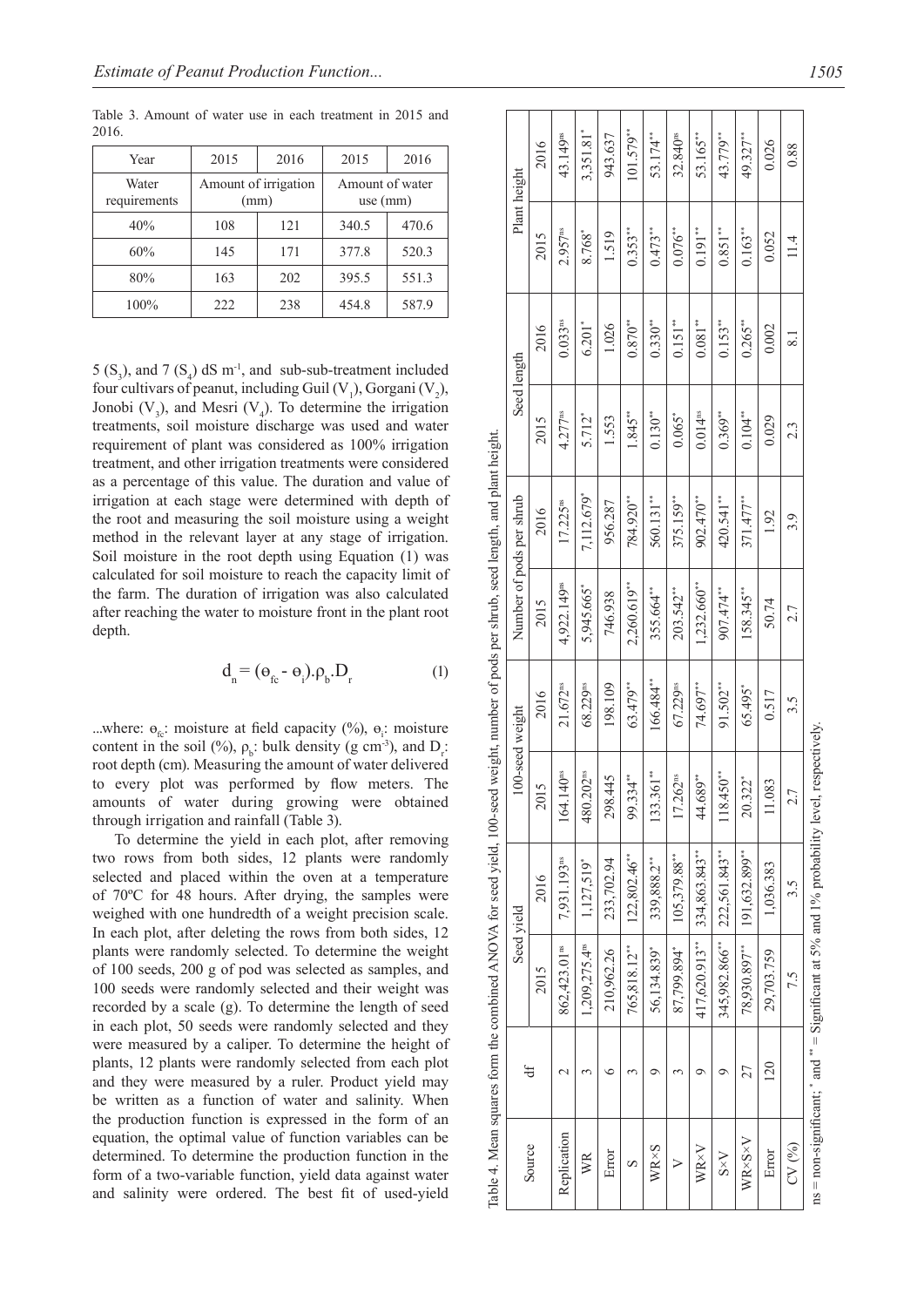| Treatments |                  | Seed Yield<br>$(kg ha^{-1})$ |                 | 100-seed weight<br>(g) |      | Number of pods per<br>shrub | Seed length<br>(cm) |                  |                   | Plant height<br>(cm) |
|------------|------------------|------------------------------|-----------------|------------------------|------|-----------------------------|---------------------|------------------|-------------------|----------------------|
|            | 2015             | 2016                         | 2015            | 2016                   | 2015 | 2016                        | 2015                | 2016             | 2015              | 2016                 |
| WR,        | 1,052a           | 1,032ab                      | 27a             | 27a                    | 70ab | 68ab                        | 2.5a                | 2.4a             | 66.2 <sub>b</sub> | 64.9ab               |
| WR,        | 1.177a           | 1,169a                       | 30a             | 27a                    | 77a  | 70a                         | 2.3ab               | 2ab              | 72.4a             | 65.7a                |
| $WR_{2}$   | 888a             | 782c                         | 25a             | 25a                    | 58bc | 49 <sub>b</sub>             | $2$ ab              | 1.6b             | 56.2c             | 50.1b                |
| $WR_{4}$   | 827a             | 791bc                        | 23a             | 25a                    | 53c  | 47 <sub>b</sub>             | 1.7 <sub>b</sub>    | 1.7 <sub>b</sub> | 51.9d             | 51.6ab               |
| $S_{1}$    | 1142a            | 978a                         | 27a             | 26c                    | 73a  | 63a                         | 2 <sub>b</sub>      | 1.9c             | 63.4a             | 59.2b                |
| $S_{2}$    | 979 <sub>b</sub> | 906c                         | 24 <sub>b</sub> | 25d                    | 66b  | 60 <sub>b</sub>             | 2.4a                | 2.1a             | 60.5c             | 56.9c                |
| $S_{3}$    | 991b             | 932b                         | 27a             | 27a                    | 61c  | 56c                         | 2 <sub>b</sub>      | 1.9 <sub>b</sub> | 62.9 <sub>b</sub> | 59.5a                |
| S4         | 833c             | 857d                         | 26ab            | 26 <sub>b</sub>        | 57d  | 55c                         | 2 <sub>b</sub>      | 1.8d             | 59.8d             | 56.7d                |

Table 5. Mean comparison of the effects of WR and S treatments on parameters of seed yield, 100-seed weight, number of pods per shrub, seed length, and plant height.

salinity and water explaining the production function is as follows:

$$
Y(wu, s) = a_0 + a_1 w u + a_2 s \tag{2}
$$

...where Y is yield (kg ha<sup>-1</sup>), WU is the amount of water (mm), S is salinity ( $dS$  m<sup>-1</sup>), and  $a_0$  and  $a_1$  are constants of the equation. Variance analysis and comparing the data were performed by MSTAT-C software, and production function coefficients were estimated by STATISTICA 5.5 software.

## **Results and Discussion**

# Seed Yield

The effect of irrigation on seed yield in 2015 and 2016 was significant at the probability level of 5%. Salinity values' effects on seed yield were significant in 2015 and 2016 at a probability level of 5%. The interaction effect of irrigation and salinity on seed yield was significant in 2015 at the probability level of 5%, while the interaction effect of irrigation and salinity was significant in 2016 at the probability level of 1% (Table 4). The maximum seed yield in 2015 in treatment of 80% of water requirement was 1,169 kg ha<sup>-1</sup>, respectively (Table 5). The maximum seen yield in 2015 and 2016 at salinity level of 1 dS m<sup>-1</sup> was 1,142 and 978 kg ha<sup>-1</sup>, respectively (Table 5). Seed yield in 2015 and 2016 in treatment of 80% of the water requirement and salinity level of 1 dS  $m<sup>-1</sup>$  was 1,393 and  $1,265$  kg ha<sup>-1</sup>, respectively (Table 6). The effect of peanut cultivars on seed yield in 2015 was significant at the probability level of 5%, while it was significant at the probability of 1% in 2016 (Table 4). The yield in the Guil cultivar was  $1,008$  kg ha<sup>-1</sup> in 2015, and in the Jonobi cultivar 970 kg ha<sup>-1</sup> (Table 7). The interaction effect of irrigation and cultivars and the interaction effect of salinity and cultivars and the combined effect of irrigation, salinity, and cultivars on seed yield in 2015 and

2016 were significant at probability level of 5% (Table 4). The seed yield in interaction effect of irrigation and cultivars in treatment of 80% water requirements and Guil cultivar in 2015 and 2016 were 1,483 and 1,347 kg ha-1, respectively (Table 8). On the interaction effect of salinity and cultivars in 2015, Jonobi cultivar with salinity of 1  $dS$  m<sup>-1</sup> showed a yield of 1,254 kg ha<sup>-1</sup>, and Guil cultivar yield in 2016 with salinity of 5 dS  $m^{-1}$  was 1,127 kg ha<sup>-1</sup> (Table 9). Seed yield in combined effect of irrigation, salinity, and cultivars in the Guil cultivar and in treatment of 100% water requirement and salinity of 1 dS  $m<sup>-1</sup>$  in 2015 and  $2016$  was 1.883 and 1,710 kg ha<sup>-1</sup>, respectively (Table 10). Several reports have indicated that seed germination, seedling emergence, and early survival are susceptible to salinity and peanut cultivars in no-water stress conditions, stress at the stage of growth, stress in the flowering stage, stress in the seed-filling stage, and rain-fed treatment [13]. They reported that peanut yield is significantly affected by the value of water used. Salinity affects the growth and productive stage of a plant and it decreases dry weight and yield. Salinity negatively affects the physiological process, including water relations, and gas exchange attributes a nutritional imbalance and disturbs the stability of membranes [14]. Reduced yield in salinity conditions is due to disruption in absorption of nutrients, ion imbalance, or decreased water potential in soil and osmotic stress in photosynthesis activities of a plant [15]. In a study it was reported that the supply of a water requirement during growing season increases seed yield in peanut [16]. The effects of salinity can be in the stage of pod filling and seed growth stage, so the number and weight of seeds are two important components of seed yield that are reduced due to salinity [17].

# 100-seed Weight

The effects of salinity, the interaction effect of irrigation and salinity, the interaction effect of irrigation, and the interaction effect of salinity and cultivars on the weight of 100 seeds were significant in 2015 and 2016 at probability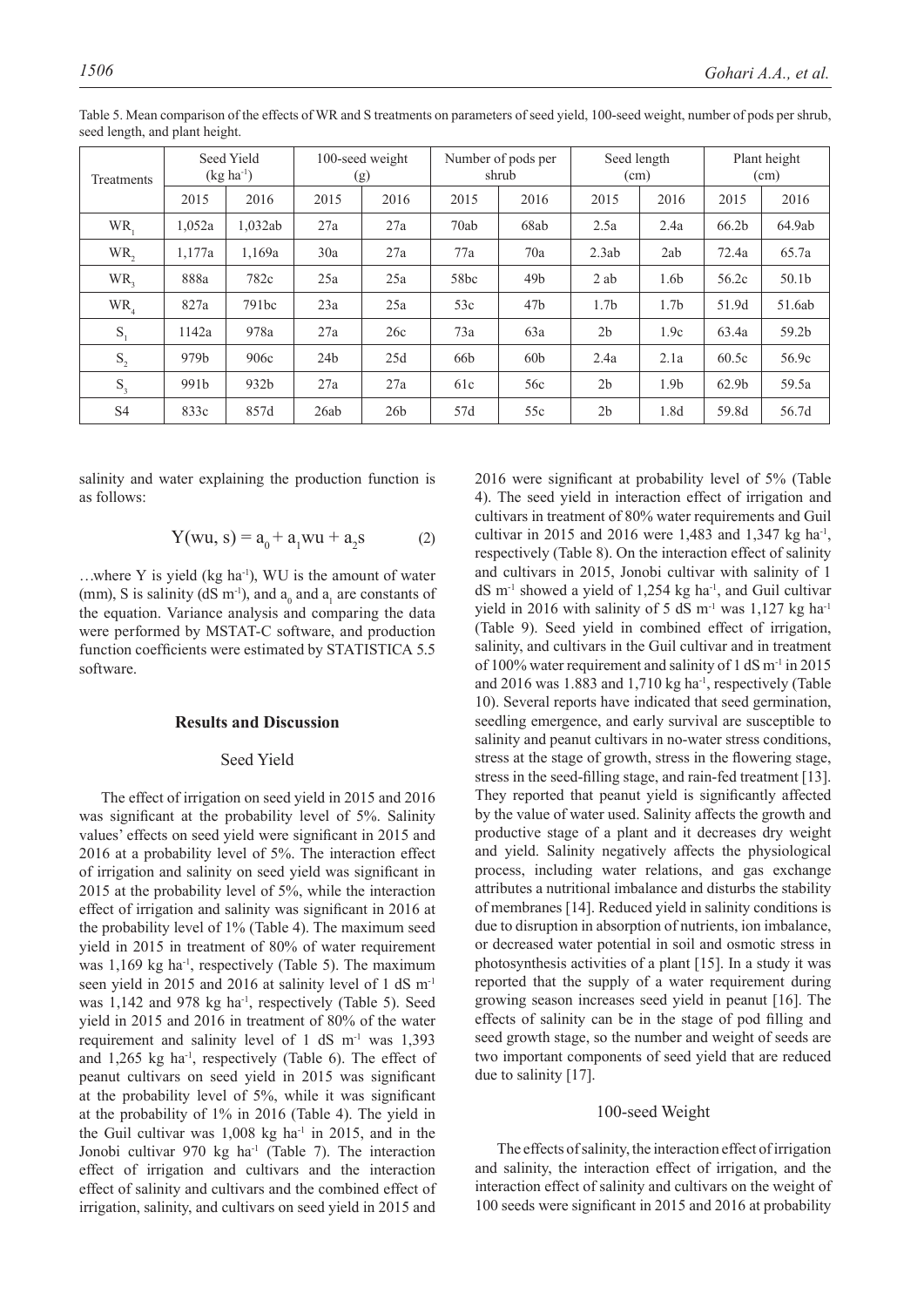| $WR \times S$ |                                      |          | Seed Yield<br>$(kg ha^{-1})$ |                 | 100-seed weight<br>(g) | Number of pods<br>per shrub |                 | Seed length<br>(cm) |                  | Plant height<br>(cm) |        |
|---------------|--------------------------------------|----------|------------------------------|-----------------|------------------------|-----------------------------|-----------------|---------------------|------------------|----------------------|--------|
|               |                                      | 2015     | 2016                         | 2015            | 2016                   | 2015                        | 2016            | 2015                | 2016             | 2015                 | 2016   |
|               | $S_1$                                | 1,283ab  | 1,258a                       | 33a             | 32a                    | 76b                         | 74b             | 2.3c                | 2.3c             | 67.9 <sub>b</sub>    | 66.6b  |
|               | $S_2$                                | 1,082cde | 1,061c                       | 24def           | 24h                    | 77b                         | 75 <sub>b</sub> | 2.8a                | 2.7a             | 67.2 <sub>b</sub>    | 65.9bc |
| $WR_{1}$      | $S_3$                                | 1,027def | 1,007d                       | 30 <sub>b</sub> | 30c                    | 64c                         | 62d             | 2.3c                | 2.3c             | 65.5bc               | 64.3c  |
|               | $\mathbf{S}_4$                       | 816hi    | 800h                         | 22f             | 22i                    | 64c                         | 63d             | 2.4 <sub>b</sub>    | 2.4 <sub>b</sub> | 64bc                 | 62.8d  |
|               | $S_1$                                | 1,393a   | 1,265a                       | 28bc            | 26f                    | 94a                         | 86a             | $2.2d$              | 2.0 <sub>d</sub> | 75.3a                | 68.4a  |
|               | $\mathbf{S}_{\scriptscriptstyle{2}}$ | 1,134cd  | 1,030d                       | 29 <sub>b</sub> | 26f                    | 75 <sub>b</sub>             | 68c             | 2.7a                | 2.4 <sub>b</sub> | 68.7b                | 62.4d  |
| WR,           | $S_{3}$                              | 1.204bc  | 1,093b                       | 30 <sub>b</sub> | 27e                    | 76b                         | 69c             | 2.1e                | 2.0 <sub>d</sub> | 75.6a                | 68.7a  |
|               | $\mathbf{S}_4$                       | 977efg   | 887f                         | 34a             | 31 <sub>b</sub>        | 63c                         | 57e             | 2.0f                | 1.8f             | 69.8b                | 63.4cd |
|               | $S_1$                                | 950e-h   | 563k                         | 26cd            | 20j                    | 61d                         | 47h             | 1.9g                | 1.5i             | 56.6c                | 48.1g  |
|               | $\mathbf{S}_{\scriptscriptstyle{2}}$ | 882gh    | 709j                         | 22f             | 24h                    | 62cd                        | 49g             | $2.2d$              | 1.7 <sub>g</sub> | 56.4c                | 48.7g  |
| WR,           | $S_3$                                | 906fgh   | 875f                         | 28bc            | 29d                    | 54e                         | 47h             | 1.9g                | 1.7g             | 57.1c                | 53.7e  |
|               | $\mathrm{S}_4$                       | 816hi    | 979e                         | 22f             | 27e                    | 56de                        | 54f             | 2.0f                | 1.5i             | 54.9cd               | 50.1f  |
|               | $S_1$                                | 941fgh   | 826fg                        | 22f             | 25g                    | 61d                         | 48g             | 1.7i                | 1.9e             | 53.9cd               | 53.5e  |
|               | $\mathbf{S}_{\scriptscriptstyle{2}}$ | 818hi    | 823gh                        | 22f             | 25g                    | 52e                         | 49g             | 1.8h                | 1.7 <sub>g</sub> | 49.8d                | 50.7f  |
| $WR_{4}$      | $S_{3}$                              | 826hi    | 751ij                        | 22f             | 24h                    | 51ef                        | 45i             | 1.6j                | 1.8f             | 53.4cd               | 51.5f  |
|               | S <sub>4</sub>                       | 723i     | 762i                         | 25de            | 26f                    | 46f                         | 47h             | 1.5k                | 1.6h             | 50.4d                | 50.7f  |

Table 6. Reaction of WR×S treatments on parameters of seed yield, 100-seed weight, number of pods per shrub, seed length, and plant height.

level of 1%. The combined effects of irrigation, salinity, and cultivars of peanut on the weight of 100 seeds was significant in 2015 and 2016 at probability level of  $5\%$ (Table 4). The weight of 100 seeds in salinity of 1 and 5 dS  $m<sup>-1</sup>$  in 2015 was 27 g and in 2016 was 27 g (Table 5). The weight of 100 seeds in 2015 and 2016 in treatment of 100% water requirement and salinity level of 1 dS  $m<sup>-1</sup>$  was 33 and 32 g, respectively (Table 6). The weight of 100 seeds in treatment of 80% water requirement and Mesri cultivar in 2015 and 2016 were 33 and 30 g, respectively (Table 8). The weight of 100 seeds in Guil cultivar in 2015 in salinity of 1 dS m-1 obtained 31 g, while the weight of 100 seeds in this cultivar in 2016 in salinity of 5 dS  $m<sup>-1</sup>$  was 30 g (Table 8). The weight of 100 seeds in 2015 and 2016 in 100% water requirement and salinity level of 1 dS m<sup>-1</sup> in the Guil cultivar obtained 42 and 39 g, respectively (Table 10). The effect of water shortage on the weight of 100 seeds in the

growth stages was different, and as the value of stress approaches reproductive growth, its negative effect will be higher. The reduction in the weight of 100 seeds due to salinity and water shortage has an unfavorable effect on the transfer of photosynthetic substances [14].

## Number of Pods per Shrub

The effects of irrigation at probability level of 5% and salinity, interaction effect of irrigation and salinity, peanut cultivars, interaction effect of irrigation and cultivars, interaction effect of salinity and cultivars, and the combined effect of irrigation, salinity, and peanut cultivars on the number of pods in a plant were significant in 2015 and 2016 at 95% probability level (Table 4). The numbers of pods in 80% water requirement in 2015 and 2016 were 77 and 70, respectively, and at salinity

Table 7. Mean comparison of peanut cultivars on seed yield, 100-seed weight, number of pods per shrub, seed length, and plant height.

| Treatments |                    | Seed Yield $(kg ha-1)$ |                 | 100-seed weight $(g)$ |                 | Number of pods per shrub | Seed length (cm) |      |                   | Plant height (cm) |
|------------|--------------------|------------------------|-----------------|-----------------------|-----------------|--------------------------|------------------|------|-------------------|-------------------|
|            | 2015               | 2016                   | 2015            | 2016                  | 2015            | 2016                     | 2015             | 2016 | 2015              | 2016              |
|            | 1.008a             | 934b                   | 26 <sub>b</sub> | 26 <sub>b</sub>       | 66a             | 67a                      | 2.1a             | .9d  | 61.5b             | 57.8c             |
| V,         | 966b               | 858d                   | 26 <sub>b</sub> | 25c                   | 62c             | 63d                      | 2.1a             | 1.7c | 62.5a             | 58.7b             |
|            | 1.033 <sub>b</sub> | 970a                   | 27a             | 28a                   | 63 <sub>b</sub> | 64c                      | 2 <sub>b</sub>   | 2a   | 61.7 <sub>b</sub> | 57d               |
| V          | 937c               | 911c                   | 26 <sub>b</sub> | 25d                   | 67a             | 68a                      | 2 <sub>b</sub>   | l.8b | 61 <sub>b</sub>   | 58.8a             |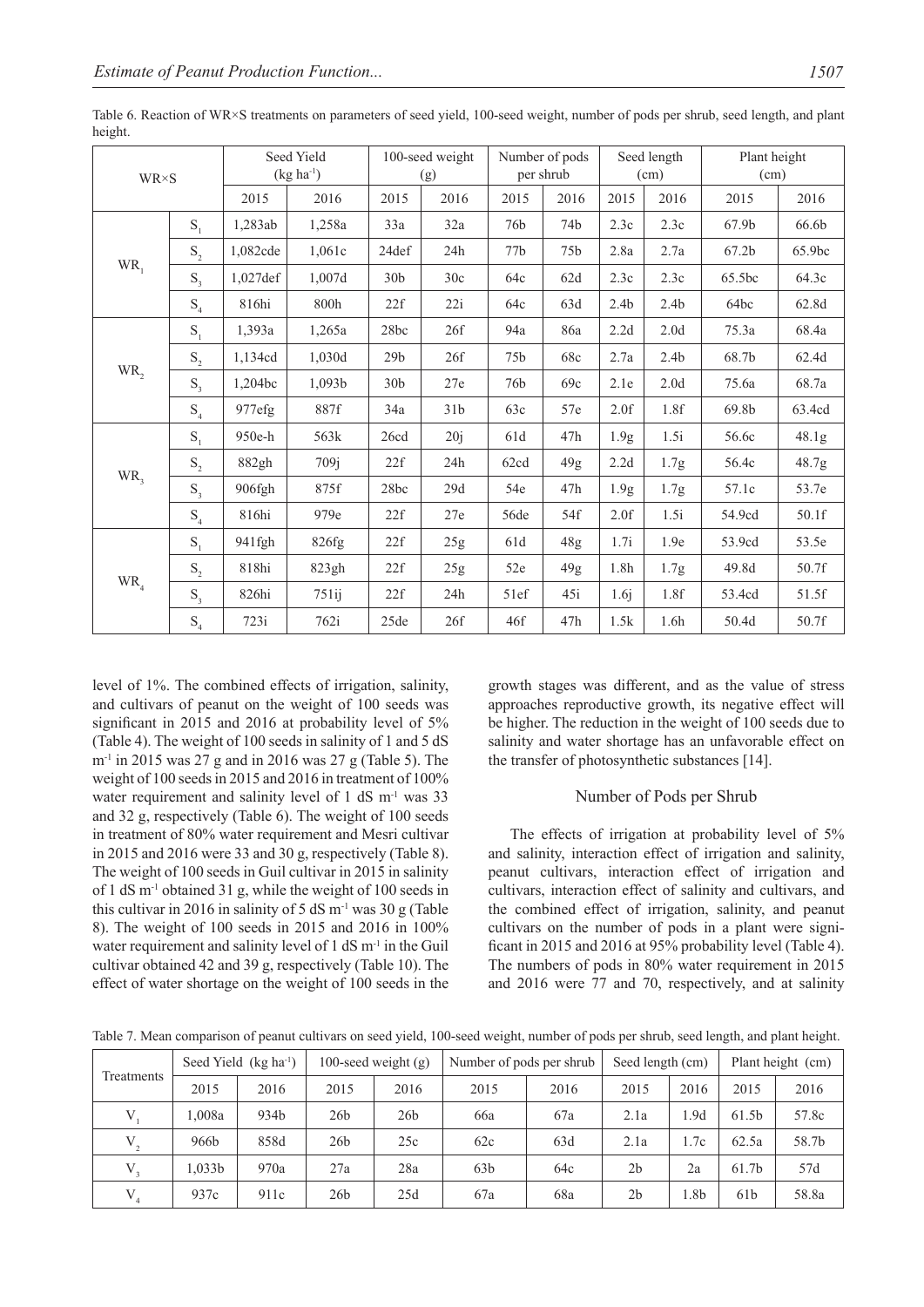|                 | Seed Yield<br>$(kg ha-1)$<br>WR×V    |         |                  | 100-seed weight<br>(g) |                 | Number of pods per<br>shrub |      | Seed length<br>(cm) |      | Plant height<br>(cm) |                 |
|-----------------|--------------------------------------|---------|------------------|------------------------|-----------------|-----------------------------|------|---------------------|------|----------------------|-----------------|
|                 |                                      | 2015    | 2016             | 2015                   | 2016            | 2015                        | 2016 | 2015                | 2016 | 2015                 | 2016            |
|                 | $V_1$                                | 820ef   | 805i             | 27de                   | 26e             | 57e                         | 56h  | 2.5a                | 2.4a | 64.8f                | 63.6g           |
|                 | $\rm V_{_2}$                         | 1,035d  | 1,015e           | 28bcd                  | 28d             | 67d                         | 66e  | 2.5a                | 2.4a | 66.6e                | 65.3e           |
| $WR_{1}$        | $V_{3}$                              | 1,278b  | 1,253b           | 30 <sub>b</sub>        | 29 <sub>b</sub> | 75c                         | 74c  | 2.5a                | 2.4a | 67d                  | 65.7d           |
|                 | ${\rm V}_{_4}$                       | 1,074cd | 1,053d           | 25ef                   | 24i             | 81b                         | 80b  | 2.4 <sub>b</sub>    | 2.4a | 66.2e                | 65f             |
|                 | $V_1$                                | 1,483a  | 1,347a           | 29bcd                  | 26e             | 94a                         | 86a  | 2.2c                | 2d   | 73.5ab               | 66.8b           |
|                 | $\mathbf{V}_{_2}$                    | 1,197bc | 1,088c           | 30bc                   | 27d             | 76bc                        | 69d  | 2.3bc               | 2.1c | 74a                  | 67.2a           |
| WR <sub>2</sub> | $V_{3}$                              | 1,033d  | 939f             | 28bcd                  | 26fg            | 70cd                        | 64f  | 2.3bc               | 2.1c | 72.8cb               | 66.1c           |
|                 | ${\rm V}_{_4}$                       | 993d    | 902g             | 33a                    | 30a             | 68d                         | 62g  | 2.2c                | 2d   | 69.2c                | 62.8h           |
|                 | $V_1$                                | 751f    | 781i             | 25ef                   | 26fg            | 51fg                        | 51i  | 2d                  | 1.5i | 55.2h                | 49.5n           |
|                 | $\mathbf{V}_{_2}$                    | 822ef   | 616 <sub>k</sub> | 24f                    | 22j             | 55ef                        | 46k  | 2d                  | 1.6h | 56.5g                | 50 <sub>m</sub> |
| WR,             | $V_{3}$                              | 1,039d  | 833h             | $27cde$                | 27d             | 59e                         | 451  | 2d                  | 1.7g | 56.1gh               | 48.40           |
|                 | ${\rm V}_{_4}$                       | 941 de  | 897g             | 23f                    | 25h             | 67d                         | 56h  | 2d                  | 1.6h | 57.1g                | 52.7j           |
|                 | $V_1$                                | 977d    | 804i             | 23f                    | 26ef            | 61e                         | 47j  | 1.6f                | 1.6h | 52.4i                | 51.61           |
|                 | $\mathbf{V}_{\scriptscriptstyle{2}}$ | 810ef   | 713j             | 23f                    | 26g             | 51fg                        | 441  | 1.7e                | 1.6h | 52.9i                | 52.2k           |
| $WR_{4}$        | $V_{3}$                              | 781f    | 855h             | 23f                    | 28c             | 49g                         | 47jk | 1.7e                | 1.9e | 50.8j                | 48p             |
|                 | $\rm V_{_4}$                         | 740f    | 790i             | 23f                    | 21k             | 50fg                        | 52i  | 1.6f                | 1.8f | 51.4ij               | 54.7i           |

Table 8. Reaction of WR×V treatments on parameters of seed yield, 100-seed weight, number of pods per shrub, seed length, and plant height.

Table 9. Reaction of S×V treatments on parameters of seed yield, 100-seed weight, number of pods per shrub, seed length, and plant height.

|                                      | Seed Yield<br>$(kg ha^{-1})$<br>$S\times V$ |          |        | 100-seed weight<br>(g) | Number of pods per<br>shrub |                 | Seed length<br>(cm) |                  | Plant height<br>(cm) |        |        |
|--------------------------------------|---------------------------------------------|----------|--------|------------------------|-----------------------------|-----------------|---------------------|------------------|----------------------|--------|--------|
|                                      |                                             | 2015     | 2016   | 2015                   | 2016                        | 2015            | 2016                | 2015             | 2016                 | 2015   | 2016   |
|                                      | $V_{1}$                                     | 1,042cd  | 1,079b | 31a                    | 30a                         | 71 <sub>b</sub> | 69a                 | 2.2d             | 2d                   | 59.9e  | 57.6bc |
|                                      | $\mathbf{V}_{_2}$                           | 1,222ab  | 1,007c | 28bc                   | 26e                         | 75ab            | 64b                 | 2.1e             | 2d                   | 64b    | 59.5b  |
| $\mathbf{S}_1$                       | $V_{3}$                                     | 1,254a   | 1,088b | 30ab                   | 29 <sub>b</sub>             | 74b             | 64b                 | 2.1e             | 2.1c                 | 63.6b  | 59b    |
|                                      | $\rm V_4$                                   | 1,087bcd | 868f   | 24ef                   | 22i                         | 77a             | 64b                 | 1.9 <sub>g</sub> | 1.7 <sub>h</sub>     | 62.6bc | 59.3b  |
|                                      | $V_{1}$                                     | 965def   | 840g   | 24ef                   | 24g                         | 69c             | 60d                 | 2.3c             | 2.1c                 | 63.8b  | 59.4b  |
|                                      | $\mathbf{V}_{_2}$                           | 1,119abc | 872f   | 24ef                   | 22i                         | 75ab            | 64d                 | 2.3c             | 2d                   | 66.5a  | 62.1a  |
| $\mathbf{S}_{\scriptscriptstyle{2}}$ | $V_{3}$                                     | 1,048cd  | 981d   | 25de                   | 28c                         | 63ef            | 57e                 | 2.5a             | 2.2 <sub>b</sub>     | 60.8d  | 55.8b  |
|                                      | $V_{4}$                                     | 783ghi   | 930e   | 25de                   | 26e                         | $58\mathrm{g}$  | 61cd                | 2.4 <sub>b</sub> | 2.3a                 | 57.5f  | 56c    |
|                                      | $V_{1}$                                     | 1,189ab  | 1,127a | 28bc                   | 29 <sub>b</sub>             | 68cd            | 62c                 | 2.2d             | 1.9f                 | 59.3e  | 57.6bc |
|                                      | $\mathbf{V}_{_2}$                           | 835fgh   | 890f   | 27cd                   | 28c                         | 50i             | 52h                 | 2.2d             | 2d                   | 59.9e  | 56.6c  |
| $S_3$                                | $V_{3}$                                     | 1,103bcd | 944e   | 30ab                   | 29 <sub>b</sub>             | 64e             | 55f                 | 1.9 <sub>g</sub> | 2d                   | 61.8c  | 56.2c  |
|                                      | $\rm V_{_4}$                                | 836fgh   | 766h   | 24ef                   | 23h                         | 62f             | 54fg                | 1.7i             | 1.8g                 | 63.9b  | 62.3a  |
|                                      | $V_{1}$                                     | 873efg   | 821g   | 25de                   | 25f                         | 59g             | 55f                 | 1.8h             | 1.7 <sub>h</sub>     | 59.2e  | 55.6c  |
|                                      | $\rm V_{_2}$                                | 689i     | 662i   | 25de                   | 26e                         | 47j             | 44i                 | 1.9 <sub>g</sub> | 1.8 <sub>g</sub>     | 59.6e  | 56.6c  |
| $\mathrm{S}_4$                       | $V_{3}$                                     | $727$ hi | 867f   | 22f                    | 26e                         | 53h             | 53gh                | 2d               | 1.9f                 | 60.5d  | 57.2bc |
|                                      | $\rm V_{_4}$                                | 1,005cde | 950e   | 27cd                   | 27d                         | 67d             | 63bc                | 2d               | 2d                   | 63.6b  | 58.8c  |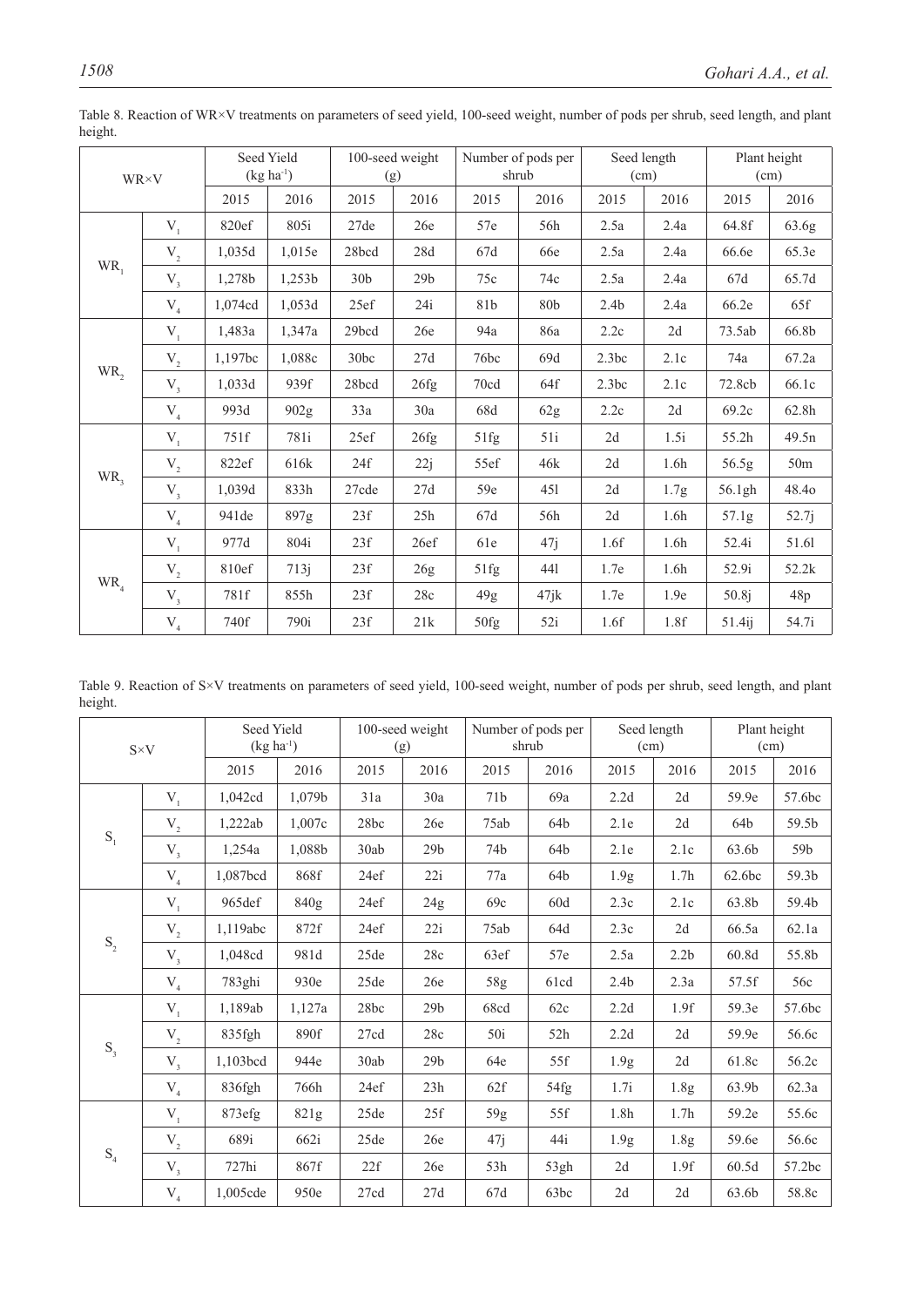|          | $\text{WR}{\times}\text{S}{\times}\text{V}$ |                     | Seed Yield<br>$(kg ha-1)$ |                 |           | 100-seed weight<br>(g) |         | Number of pods<br>per shrub |          | Seed length<br>(cm) |        | Plant height<br>(cm) |
|----------|---------------------------------------------|---------------------|---------------------------|-----------------|-----------|------------------------|---------|-----------------------------|----------|---------------------|--------|----------------------|
|          |                                             |                     | 2015                      | 2016            | 2015      | 2016                   | 2015    | 2016                        | 2015     | 2016                | 2015   | 2016                 |
|          |                                             | $V_1$               | 1,883a                    | 1,710a          | $32d-g$   | 32e                    | 107a    | 97a                         | $2.2e-h$ | 2.2f                | 71.0f  | 69.6c                |
|          |                                             | $\mathbf{V}_{_2}$   | 1,356b-f                  | 1,331e          | 36bcd     | 35c                    | 78ef    | 77f                         | 2.6bcd   | 2.5c                | 67.0ij | 65.7g                |
|          | $\mathbf{S}_1$                              | $V_{3}$             | 1,599b                    | 1,568b          | 38abc     | 37 <sub>b</sub>        | 84de    | 82e                         | $2.4d-g$ | 2.3e                | 66.3jk | 65.0g                |
|          |                                             | $\rm V_{_4}$        | 984i-r                    | 893pqr          | 42a       | 39a                    | 73fgh   | 66h                         | $2.1h-1$ | 2.1g                | 67.5ij | 66.2f                |
|          |                                             | $\mathbf{V}_{_{1}}$ | 857n-w                    | 841rst          | $240 - u$ | 23op                   | 66h-n   | 65h                         | 2.8ab    | 2.8a                | 70.3fg | 69.0c                |
|          |                                             | $\mathbf{V}_{_2}$   | 1,195b                    | 1,172ghi        | $25m-t$   | 24mno                  | 85de    | 83e                         | 2.7bc    | 2.6 <sub>b</sub>    | 63.1lm | 61.9k                |
|          | $\mathbf{S}_{\scriptscriptstyle{2}}$        | $V_{3}$             | 1,463bcd                  | ,1435c          | $26l-s$   | $25 \text{lm}$         | 85de    | 83e                         | 2.8ab    | 2.8a                | 69.0gh | 67.7e                |
| $WR_{1}$ |                                             | $\rm V_{_4}$        | 813o-x                    | 797tu           | $22s-w$   | 22p                    | 72fgh   | 71g                         | 2.8ab    | 2.8a                | 66.4jk | 65.1g                |
|          |                                             | $\mathbf{V}_{_{1}}$ | 8170-x                    | 802t            | $28h-o$   | 28 <sub>ij</sub>       | $52p-y$ | 51mno                       | 2.6bcd   | 2.5c                | 58.2op | 57.1n                |
|          | $S_3$                                       | $\rm V_{_2}$        | $1,002h-r$                | 9,82lmn         | $31d-h$   | 31ef                   | $56n-u$ | 55jk                        | $2.2e-h$ | 2.2f                | 69.9gh | 68.5d                |
|          |                                             | $\rm V_{_3}$        | 1,374b-f                  | 1,348de         | 39ab      | 37 <sub>b</sub>        | $71f-i$ | 69g                         | $2.2e-h$ | 2.2f                | 68.9hi | 67.5e                |
|          |                                             | $\rm V_4$           | 9141-v                    | 896opq          | $22s-w$   | 22p                    | 77efg   | 76f                         | $2.1h-1$ | 2.1g                | 65.2kl | 63.9i                |
|          |                                             | $\mathbf{V}_{_{1}}$ | $764p-x$                  | 749uv           | $240 - u$ | 23op                   | $62i-o$ | 60i                         | $2.2e-h$ | 2.2f                | 59.7no | 58.5m                |
|          | $\mathrm{S}_4$                              | $\mathbf{V}_{_2}$   | 588wx                     | 577yz           | $20$ vwx  | 20qr                   | $51q-y$ | $50m-p$                     | 2.5cde   | $2.4\mathrm{d}$     | 66.5jk | 65.2g                |
|          |                                             | $V_{3}$             | $675t-x$                  | 662yz           | 17x       | 17t                    | $62i-o$ | 60i                         | 2.5cde   | 2.4d                | 63.9lm | 62.7j                |
|          |                                             | $\rm V_4$           | 1,235d-i                  | 1,212g          | $28h-o$   | 28 <sub>ij</sub>       | 84de    | 82e                         | 2.6bcd   | 2.5c                | 65.8kl | 64.6h                |
|          |                                             | $\mathbf{V}_{_{1}}$ | 1,432b-e                  | 1,300ef         | $25m-t$   | 23op                   | 104ab   | 94b                         | 2.3efg   | 2.1g                | 73.0d  | 66.3f                |
|          | $\mathbf{S}_1$                              | $\mathbf{V}_{_2}$   | 1,554bc                   | 1,411c          | $28h-o$   | 25 <sub>lm</sub>       | 99abc   | 91c                         | $2.1h-1$ | 1.9i                | 77.8b  | 70.6b                |
|          |                                             | $V_{3}$             | 1,308c-g                  | 1,188gh         | $29f-k$   | 26k1                   | 91cd    | 82e                         | 2.3efg   | 2.1g                | 77.8b  | 70.6b                |
|          |                                             | $\rm V_4$           | 1,279c-h                  | 1,161ghi        | $30e-i$   | 28 <sub>ij</sub>       | 85de    | 78f                         | $2.1h-1$ | 1.9i                | 72.8e  | 66.1f                |
|          |                                             | $V_1$               | 1,405b-e                  | 1276f           | $28h-o$   | $25 \text{lm}$         | 96c     | 87d                         | $2.4d-g$ | 2.2f                | 73.8d  | 67.0e                |
|          | $\mathbf{S}_2$                              | $\mathbf{V}_{_2}$   | 1,535bc                   | 1,394cd         | $31d-h$   | 29hi                   | 97bc    | <b>88d</b>                  | 2.7bc    | 2.4d                | 71.5a  | 64.9a                |
|          |                                             | $\rm V_{_3}$        | $872n-v$                  | 792tu           | $27i-p$   | 24mno                  | $59k-r$ | 54kl                        | 3.0a     | 2.8a                | 69.3gh | 62.9j                |
| $WR_{2}$ |                                             | $\rm V_{_4}$        | $724r-x$                  | 657xy           | $30e-i$   | 28 <sub>ij</sub>       | $50r-y$ | 46r                         | 2.7bc    | 2.4d                | 60.3mn | 54.8p                |
|          |                                             | $\mathbf{V}_{_{1}}$ | 843n-w                    | 827st           | $33d-f$   | 32e                    | $50r-y$ | $49n-q$                     | 2.5cde   | 2.3e                | 73.5lm | 66.8f                |
|          | $S_3$                                       | $\mathbf{V}_{_2}$   | 744r-x                    | 675xy           | $25m-t$   | 23op                   | $530-x$ | 47qr                        | 2.7bc    | $2.4\mathrm{d}$     | 80.3f  | 72.9h                |
|          |                                             | $V_{3}$             | 1,202d-k                  | 1,091jk         | $30e-i$   | 28 <sub>ij</sub>       | 79ef    | 71g                         | $1.8o-t$ | 1.7k                | 72.3e  | 65.7g                |
|          |                                             | $V_4$               | 987 <sub>i-r</sub>        | 897opq          | $30e-i$   | 28ij                   | $67h-1$ | 61i                         | 1.6tuv   | 1.4n                | 76.3c  | 69.3c                |
|          |                                             | $\mathbf{V}_{_{1}}$ | 1,214d-k                  | 1,102jk         | $30e-i$   | 28 <sub>ij</sub>       | 73fgh   | 66h                         | $1.7q-u$ | 1.5m                | 73.8d  | 67.0e                |
|          | $\mathrm{S}_4$                              | $V_{2}$             | $958i-s$                  | 870qrs          | 34cde     | 31ef                   | 540-w   | $49n-q$                     | $1.8o-t$ | 1.7k                | 66.6jk | 60.51                |
|          |                                             | $V_{3}$             | $752r-x$                  | 683wxy          | $28h-o$   | $25 \text{lm}$         | $530-x$ | 48qr                        | $2.1h-1$ | 1.9i                | 71.7f  | 65.1g                |
|          |                                             | $\rm V_4$           | $1,333b-f$                | 1307ef          | $26l-s$   | $25 \text{lm}$         | 92cd    | 90c                         | $2.4d-g$ | 2.2f                | 67.2ij | 61.1k                |
|          |                                             | $\mathbf{V}_{_{1}}$ | $699s-x$                  | 588yz           | $28h-o$   | 24mno                  | $47t-y$ | $49n-q$                     | $1.9m-r$ | 1.61                | 58.1op | 47.2w                |
| WR,      | $\mathbf{S}_1$                              | $\rm V_{_2}$        | $940j-s$                  | $405z$          | $28h-o$   | 19rs                   | 59k-r   | 39t                         | $2.0k-p$ | 1.3 <sub>0</sub>    | 56.9qr | 50.6t                |
|          |                                             | $V_{3}$             | $1,217d-j$                | 796tu           | $29f-k$   | 20qr                   | 66h-n   | 47qr                        | $2.0k-p$ | 1.61                | 56.7qr | 51.2s                |
|          |                                             | $\rm V_{_4}$        | $946j-t$                  | $464\mathrm{z}$ | $21u-x$   | 16t                    | 72fgh   | $52\text{lm}$               | $1.7q-u$ | 1.4n                | 54.7s  | 43.2y                |

Table 10. Reaction of WR×S×V treatments on parameters of seed yield, 100-seed weight, number of pods per shrub, seed length, and plant height.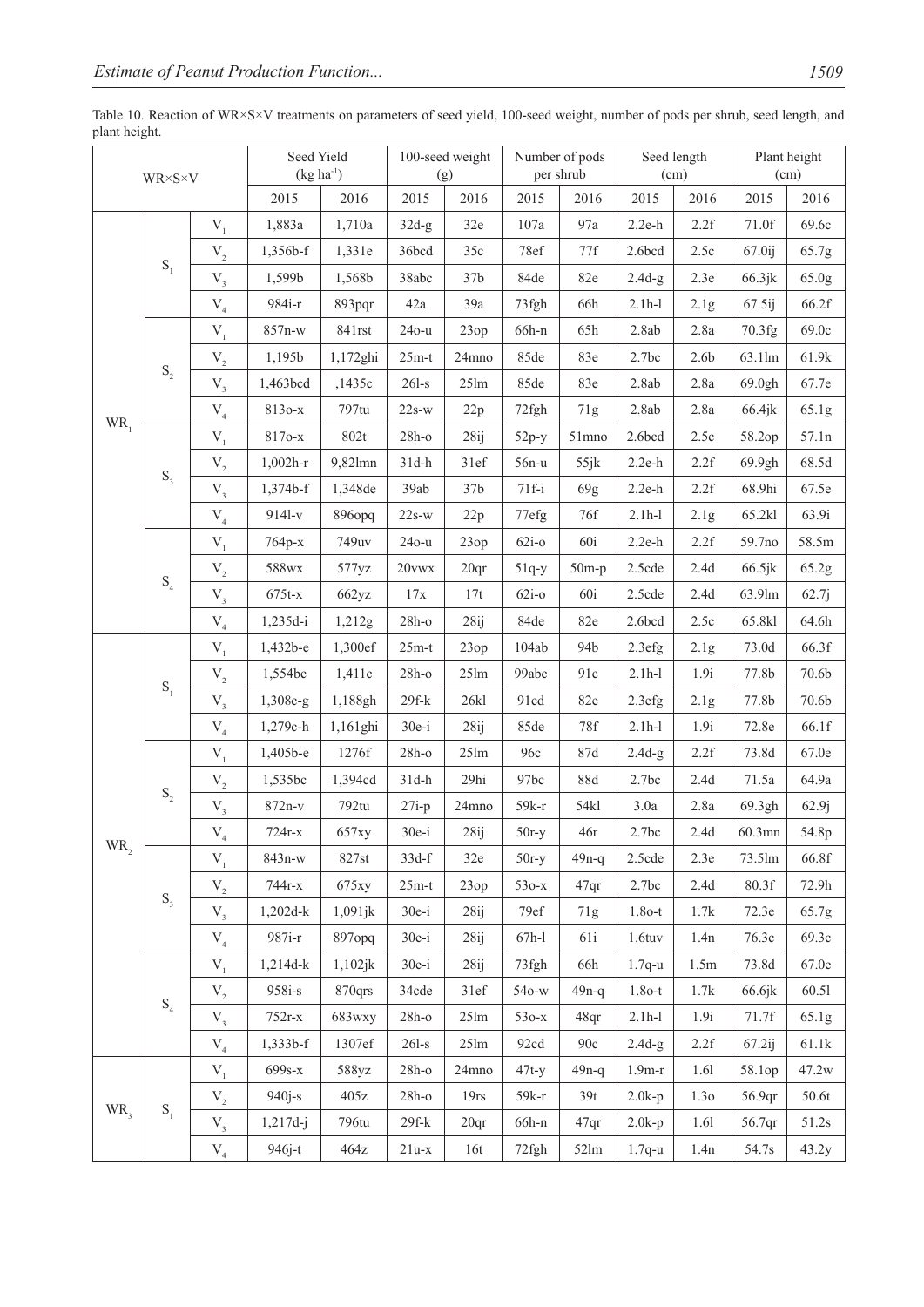|                   |                                      | $\mathbf{V}_{_{1}}$ | $680s-x$        | 508yz       | $21u-x$     | 20qr             | $55n-v$   | 47qr          | $2.2e-h$  | 1.5m             | 58.1op | 48.4v            |
|-------------------|--------------------------------------|---------------------|-----------------|-------------|-------------|------------------|-----------|---------------|-----------|------------------|--------|------------------|
|                   |                                      | $\mathbf{V}_{_2}$   | 855n-w          | 437z        | $21u-x$     | 18s              | $64h-n$   | 43s           | $2.2e-h$  | 1.7k             | 52.6u  | 44.6x            |
|                   | $\mathbf{S}_{\scriptscriptstyle{2}}$ | $\rm V_{_3}$        | $1,120f-n$      | 749uv       | $25m-t$     | 30fgh            | $64h-n$   | 43s           | $2.2e-h$  | 1.61             | 57.1pq | 47.8w            |
|                   |                                      | $\rm V_{_4}$        | 870n-v          | 1,142hij    | $22s-w$     | 27jk             | $64h-n$   | 65h           | $2.4d-g$  | 2.1g             | 57.7pq | 54.0p            |
|                   |                                      | $\mathbf{V}_{_{1}}$ | 870n-v          | $1,134$ ijk | $29f-k$     | 36c              | $48s-y$   | $51$ mn       | $2.0k-p$  | 1.4n             | 53.0t  | 54.4p            |
|                   |                                      | $\mathbf{V}_{_2}$   | 935k-u          | 10061       | $29f-k$     | 30fgh            | $52p-y$   | 56j           | $1.9m-r$  | 1.61             | 60.4mn | 56.10            |
| $WR$ <sub>3</sub> | $\mathbf{S}_{_3}$                    | $V_{3}$             | 1,035g-q        | 652yz       | $32d-g$     | $25 \text{lm}$   | $55n-v$   | 39t           | $2.0k-p$  | 2.0 <sub>h</sub> | 55.5rs | 43.2y            |
|                   |                                      | $\rm V_{_4}$        | 7820-х          | 709vwx      | $22s-w$     | 24mno            | $60j-q$   | 42s           | $1.9m-r$  | 1.8j             | 59.3no | 60.91            |
|                   |                                      | $\mathbf{V}_{_{1}}$ | 756r-x          | 892pqr      | $22s-w$     | 23op             | $55n-v$   | 56j           | $1.9m-r$  | 1.7k             | 51.6v  | 47.8w            |
|                   |                                      | $\mathbf{V}_{_2}$   | $558\mathrm{x}$ | 618z        | $18\rm{wx}$ | 19rs             | $46u-y$   | 47qr          | $2.0k-p$  | 1.61             | 56.0qs | 48.8v            |
|                   | $\mathrm{S}_4$                       | $\rm V_{_3}$        | 7,860-х         | 1,134ijk    | $22s-w$     | 35cd             | $530-x$   | $49n-q$       | $1.9m-r$  | 1.4n             | 55.3rs | 51.2s            |
|                   |                                      | $\rm V_{_4}$        | 1,165e-m        | 1,273f      | $28h-o$     | 32e              | 72fgh     | 65h           | $2.0k-p$  | 1.30             | 56.9qr | 52.7r            |
|                   |                                      | $\mathbf{V}_{_{1}}$ | 1,047g-o        | 1,083k      | $21u-x$     | 27jk             | $69f - j$ | 7/60i         | $1.6$ tuv | 1.61             | 52.3u  | 52.0r            |
|                   |                                      | $\mathbf{V}_{_2}$   | 1,037g-p        | 884pqr      | $22s-w$     | 26k              | $65h-n$   | $52\text{lm}$ | $1.7q-u$  | 2.2f             | 54.3s  | 51.2s            |
|                   | $\mathbf{S}_1$                       | $\rm V_{_3}$        | 892m-v          | 799tu       | $240 - u$   | 30fgh            | $57m-t$   | 43s           | $1.8o-t$  | 2.2f             | 53.6t  | 49.2u            |
|                   |                                      | $\rm V_{_4}$        | 7890-х          | 539yz       | $21u-x$     | 18s              | $530-x$   | 39t           | 1.5uv5    | 1.61             | 55.5rs | $61.6\mathrm{k}$ |
|                   |                                      | $V_1$               | 9161-v          | 734vw       | $23q-w$     | 28 <sub>ij</sub> | $59k-r$   | 42s           | $1.9m-r$  | 2.1g             | 53.2t  | 53.5q            |
|                   |                                      | $\mathbf{V}_{_2}$   | 893m-v          | 487z        | $20$ vwx    | 16t              | $60j-q$   | 43s           | $1.7q-u$  | 1.2p             | 52.6u  | 54.9p            |
|                   | $\mathbf{S}_{\scriptscriptstyle{2}}$ | $\rm V_{_3}$        | $736r-x$        | 947mno      | $23q-v$     | 31ef             | 44xyz     | 48qr          | $2.0k-p$  | 1.61             | 48.0y  | 44.6x            |
| $WR_{4}$          |                                      | ${\rm V}^{}_4$      | $726r-x$        | $1,123$ ijk | $240 - u$   | 27jk             | $46v-y$   | 65h           | $1.9m-r$  | 1.8j             | 45.6qr | 50.0t            |
|                   |                                      | $\mathbf{V}_{_{1}}$ | 1,186d-l        | 861qrs      | $240 - u$   | 26k1             | $67h-1$   | $49m-q$       | $1.7q-u$  | 1.5m             | 52.5u  | 51.9s            |
|                   |                                      | $\mathbf{V}_{_2}$   | 658u-x          | 898opq      | $21u-x$     | 27jk             | 42yz      | $50n-q$       | $1.8o-t$  | 1.61             | 55.4r  | 51.0s            |
|                   | $S_3$                                | $\rm V_{_3}$        | $8030 - x$      | 685wxy      | $23q-v$     | 25 <sub>lm</sub> | $52p-y$   | 42s           | $1.6$ tuv | 2.2f             | 50.7w  | 48.3v            |
|                   |                                      | $\rm V_{_4}$        | 659u-x          | 562yz       | $21u-x$     | 18s              | $45w-z$   | 39t           | 1.4vw     | 1.9i             | 54.9s  | 54.9p            |
|                   |                                      | $V_1$               | 758q-x          | 538yz       | $23q-v$     | 24mno            | $47t-y$   | 38t           | 1.2w      | 1.2p             | 51.6v  | 49.0u            |
|                   |                                      | $\mathbf{V}_{_2}$   | 653vwx          | 585yz       | $28h-o$     | 34d              | 36z       | 30u           | 1.4vw     | 1.61             | 49.2x  | 51.7s            |
|                   | $\mathrm{S}_4$                       | $\rm V_{_3}$        | 694s-x          | 990lm       | $22s-w$     | 27jk             | 44xyz     | 56j           | 1.6tuv    | 1.8j             | 50.9w  | 49.7u            |
|                   |                                      | $\rm V_{_4}$        | 7850-х          | 936nop      | $27i-p$     | 21q              | $56n-u$   | 65h           | $1.8o-t$  | 1.8j             | 49.7x  | 52.3r            |

Table 10. Continued.

of 1 dS  $m<sup>-1</sup>$  in 2015 and 2016 were 73 and 63, respectively (Table 5). The numbers of pods in 2015 and 2016 in treatment of 80% water requirement and salinity level of 1 dS m-1 were 94 and 86, respectively (Table 6). The numbers of pods in 2015 and 2016 in Guil cultivar were 66 and 67, respectively, and 67 and 68 in Jonobi cultivar, respectively (Table 7). The maximum numbers of pods in treatment of 80% water requirements and cultivar Guil in 2015 and 2016 were 94 and 86, respectively (Table 8). The number of pods in salinity of 1 dS m<sup>-1</sup> in 2015 in the Mesri cultivar was 77, and it was 69 in Guil cultivar in 2016 (Table 9). The numbers of pods in the cultivar Guil and treatment of 100% water requirement and salinity level of 1 dS m-1 in 2015 and 2016 were 107 and 97, respectively (Table 10). By increasing water stress and salinity, the numbers of pods decreased, since by increasing the

osmotic potential in the root zone, water absorption by root decreased [18]. In this situation, due to the loss of pegs and lack of pod formation as well as global warming and stiffness of soil, the peg is not completely formed. In addition, the flowering stage compared to the vegetative growth stage is more sensitive to water stress and salinity, and the effect of high salinity stress on a reduced number of pods is more than water stress effect [8].

# Seed Length

The effects of irrigation; salinity; the interaction of irrigation and salinity; the interaction of salinity and cultivars; combined irrigation, salinity, and cultivars; and irrigation and cultivars are significant (Table 4). See lengths in 100% water requirement in 2015 and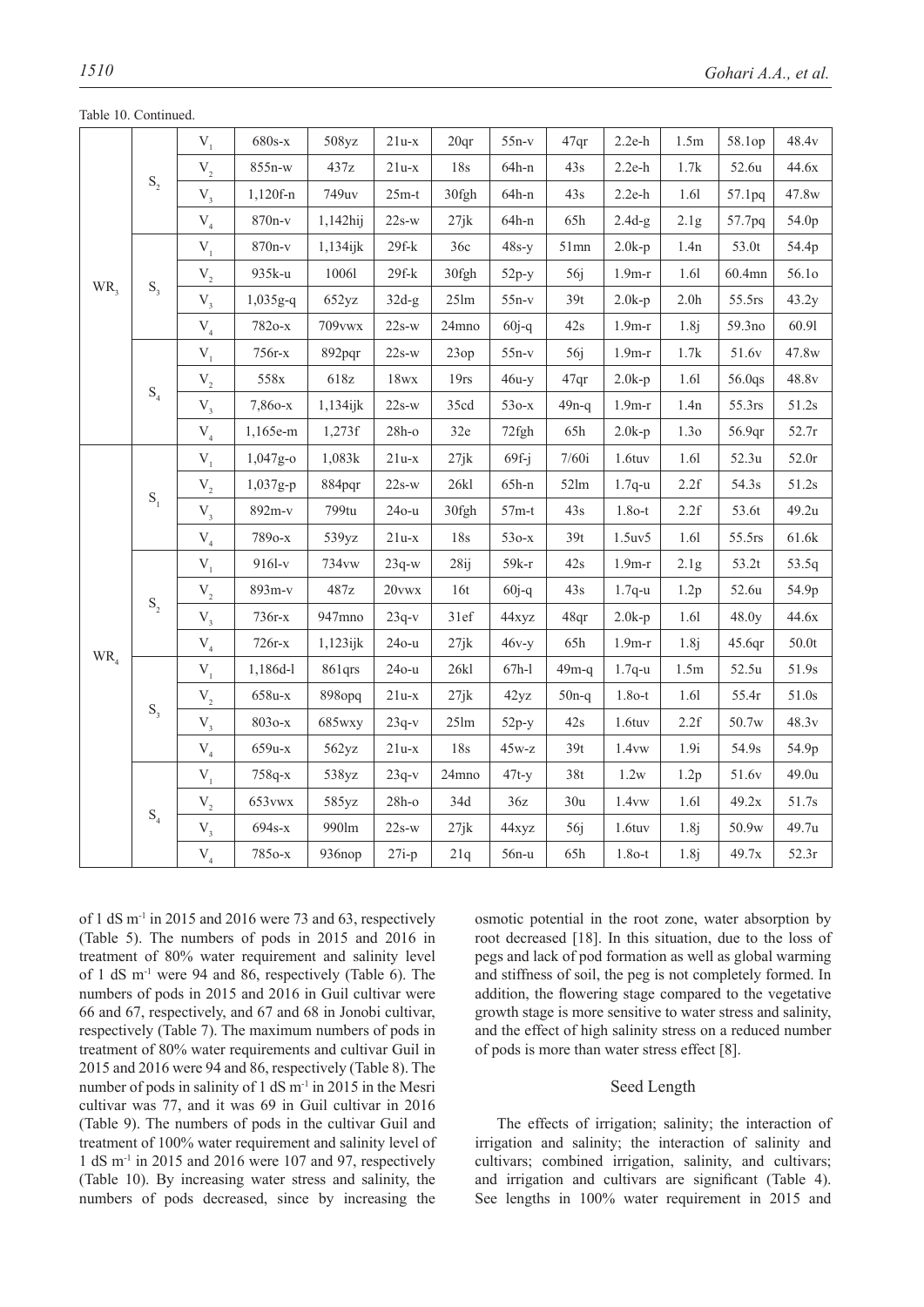| 2015                                         | 2016                                                               |
|----------------------------------------------|--------------------------------------------------------------------|
| $Y_{\text{Coul}}$ =1,181.065-0.388wu-22.166s | $Y_{\text{cool}}$ =954.465-0.0003397wu-5.026s                      |
| $Y_{Gorgni}$ =1,340.383-0.006wu-94.155s      | $Y_{Goreni}$ =1,061.916-0.0005901wu-50.88s                         |
| $Y_{Jonobi} = 1,335.9 - 0.006wu - 76.302s$   | $Y_{\text{ionobi}} = 1,110.56 - 0.002 \text{wu} - 34.943 \text{s}$ |
| $Y_{\text{Mesri}}$ =949.763-0.008wu-4.029s   | $Y_{\text{Mesri}}$ = 817.97-0.002 wu-23.401s                       |

Table 11. Production function based on peanut cultivars, water use, and salinity on seed yield.

Y: Seed yield (kg ha<sup>-1</sup>), WU: Water use (mm). S: Salinity (dS m<sup>-1</sup>).

2016 were 2.4 and 2.1 cm, respectively (Table 5). Seed lengths in 2015 and 2016 in salinity of 3 dS m-1 were 2.4 and 2.1 cm, respectively (Table 5). In reaction of water requirement and salinity treatments in 2015 and 2016, the maximum length in 80% water requirement and salinity of 3 dS  $m<sup>-1</sup>$  was 2.8 and 2.7 cm (Table 6). Seed length in 2015 in Guil and Gorgani cultivars was 2.1 cm and in 2016 was 2 cm (Table 7). In 100% water requirement and in Guil, Gorgani, Mesri, and Jonobi cultivars, the lengths of seeds in 2016 were equal (2.4 cm) (Table 8). In salinity of 3 dS m-1 in 2015 in Jonobi cultivar and in 2016 in Mesri cultivar, seed lengths were 2.5 and 2.3 cm, respectively (Table 9). Seed length in 2015 in 80% water requirement with salinity of 3 dS m-1 was 3 cm in Jonobi cultivar. In 2016, maximum seed length was 2.8 cm at the salinity level of 3 dS m-1, which is related to Guil, Jonobi, and Mesri cultivars in 100% water requirement conditions, and Jonobi cultivar in treatment of 80% water requirement (Table 10). It has been reported that salinity, by increasing the osmotic pressure of soil solution, leads to reduced water absorption and decreased cell differentiation, and thus reduced seed length [18].

#### Plant Height

The effect of irrigation on plant height was significant in 2015 and 2016 at probability level of 5%. Salinity values; the interaction effect of irrigation and cultivars; the combined effects of irrigation, salinity, and cultivars; and the interaction of salinity and cultivars on plant height were significant in 2015 and 2016 at probability level of 1% (Table 4). The highest plant height in 80% water requirement in 2015 and 2016 was 72.4 and 65.7, respectively (Table 5). The highest plant height at salinity of 1 and 5 dS m-1 in 2015 and 2016 obtained 63.4 and 59.5 cm, respectively (Table 5). Maximum plant heights in 2015 and 2016 in treatment of 80% water requirement and salinity of 1 and 5 dS  $m^{-1}$  were 75.6 and 68.7 cm, and 75.3 and 68.4 cm, respectively (Table 6). Gorgani cultivar in 2015 had the highest plant height (62.5 cm) (Table 7). Maximum plant heights in 2015 and 2016 were in treatment of 80% water requirement and in Gorgani cultivar with 74 and 67.2 cm, respectively (Table 8). Gorgani cultivar with salinity tolerance of 3 dS m-1 in 2015 and 2016 had maximum heights of 66.5 and 62.1 cm, respectively (Table 9). Maximum plant heights in the combined effect of irrigation, salinity, and cultivars in 80% water requirement and with salinity of 3 dS  $m<sup>-1</sup>$  were seen in Gorgani cultivar in 2015 and 2016 at 71.5 and 64.9 cm, respectively (Table 10). Research demonstrated that a shortage of water by reducing the plant growth rate reduces the height of the plant and increases salinity up to 3 dS m-1, which is directly associated with reduced height, which is consistent with the results of this study [18].

#### Estimate of Production Function

The relationship between the value of water used and salinity levels and yield in peanut cultivars is shown in Table 11. With increasing salinity level, yield level decreased significantly and the salinity level of 7 dS m<sup>-1</sup>, and the highest yield decline was seen in the cultivars. In the regard, the most sensitive cultivar to salinity was Mesri and the most tolerant was Jonobi.

#### **Conclusions**

According to the results of this study, tolerance of peanut cultivars to salinity varied. The highest seed yields in 80% of water demand management in 2015 and 2016 were, respectively,  $1,177$  and  $1,169$  kg ha<sup>-1</sup>. The highest seed yields in salinity levels in terms of 1 dS m<sup>-1</sup> in 2015 and 2016 were, respectively, 1,142 and 978 kg ha<sup>-1</sup>. In the interaction between irrigation and salinity levels, the highest seed yield in 80% of water and salinity 1 dS  $m<sup>-1</sup>$  in 2015 and 2016 was, respectively, 1,393 and  $1,265$  kg ha<sup>-1</sup>. The maximum seed yield was in Jonobi cultivar with  $1 \text{ dS } m^{-1}$  in salinity and Guil cultivar with 5 dS m-1 in salinity, respectively, at 1,254 and 1,127 kg ha-1. Guil cultivar in terms of 100% water requirement and with salinity 1 dS m-1 in 2015 and 2016, respectively, in  $1,883$  and  $1,710$  kg ha<sup>-1</sup> had the highest seed yield. Thus, the Guil cultivar is the most suitable cultivar for cultivation in the region.

#### **References**

1. ANINBON C., JOGLOY S., VORASOOT N., PATANOTHAI A., NUCHADOMRONG S., SENAWONG T. Effect of end of season water deficit on phenolic